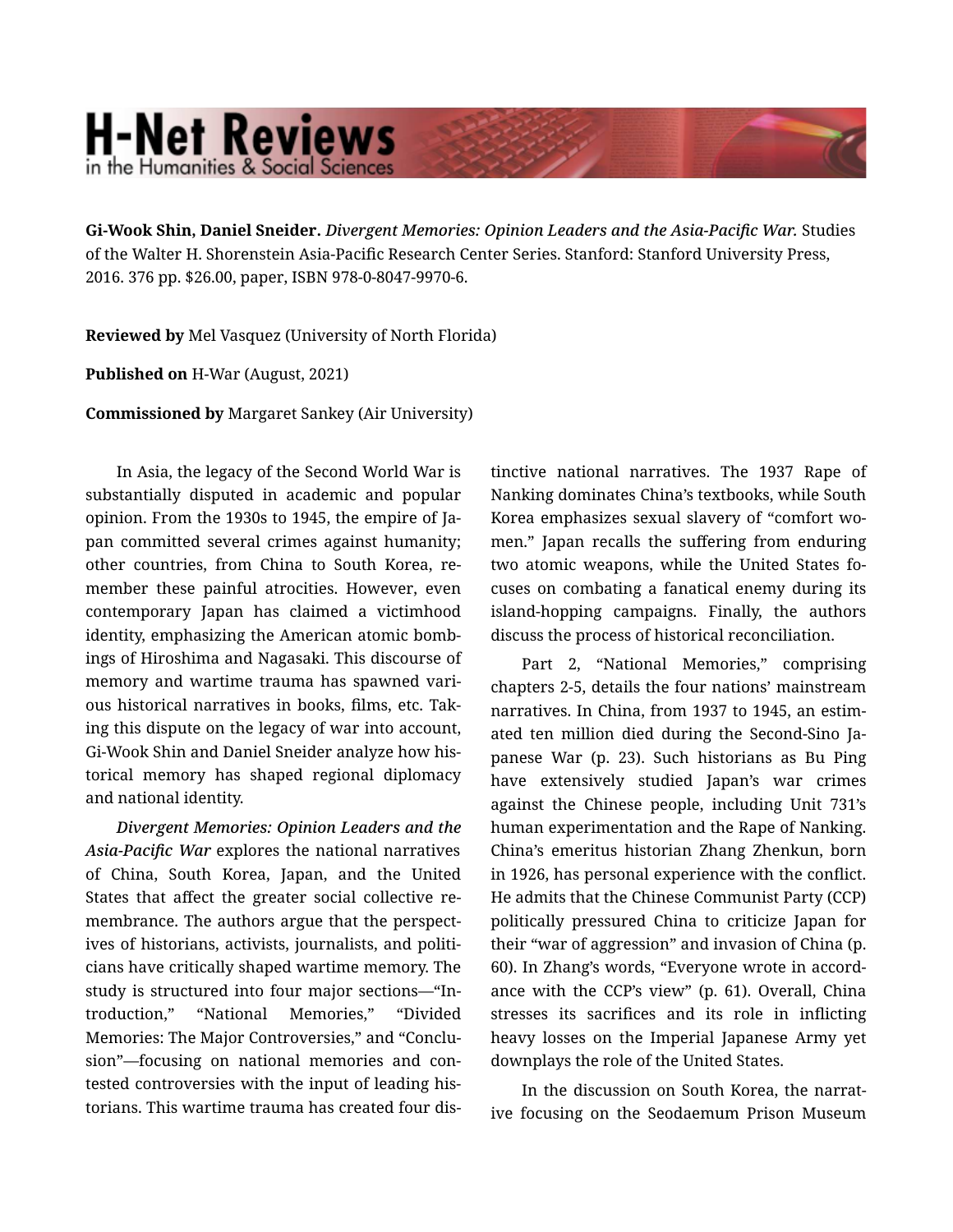highlights a foreign invasion and struggle for inde‐ pendence. Yet the symbol of South Korea's animos‐ ity against Japan stems from the legacy of "com‐ fort women," forced prostitution for the Japanese military (p. 66). The nationalist activist and writer Cho Jeong Rae emphasizes Korea's "history of suf‐ fering," claiming that Japan murdered three to four million Koreans under thirty-six years of co‐ lonialism from 1910 to 1945 (pp. 75, 76, 98). Cho also acknowledges Korea's lack of confronting *chinilipa*, Koreans who collaborated with Japanese rule. In short, Koreans have created a narrative of victimization yet hardly mention Korean collabor‐ ation with the Japanese during the conflict.

For the Japanese, the war marked a wide ar‐ ray of memories and narratives. For example, the Yasukuni Shrine and its nearby museum have be‐ come a symbol of national heroism against the en‐ croachment of Western imperialism. Meanwhile, the Okinawa Prefectural Peace Memorial Museum is dedicated to civilians who committed suicide rather than surrender to American forces. Addi‐ tionally, the film *Grave of the Fireflies* (1988), dir‐ ected by Takahata Isao, showcases a story of two children suffering during wartime under Americ‐ an bombers. These memory constructions have created Japan's "victimhood identity" and contin‐ ue to bring historical controversy to the region.

The Pacific War for Americans is remembered as a savage war. It conjures images of the bomb‐ ing of Pearl Harbor, the American flag on Iwo Jima, and the use of atomic weapons at the end of the conflict. Historian John Dower describes "why it was merciless, and how much hatred there was" (p. 166). For Lester Tenny, the war brings old memories of being a prisoner of war (POW) cap‐ tured from the Philippines in 1942 and being forced into laboring in a coal mine on Japanese home islands. An estimated 27 percent of Allied POWs died in Japanese captivity (pp. 189). For Americans, the war is remembered as a "good war" that combated tyranny.

In part 3, "Divided Memories: The Major Con‐ troversies," comprising chapters 6-10, the authors discuss the multiple controversies of war. These contested memories include the legacy of war crimes, the atomic bombs, and postwar settle‐ ments. The authors emphasize the International Military Tribunal for the Far East in Tokyo and its historical impact. Unlike the Nuremberg trials in Europe, the trials in Tokyo focused on "crimes against peace" and ignored "crimes against hu‐ manity" (pp. 268). Notably, sixteen of the convicted did not serve their complete life sentences but were pardoned in 1958. Furthermore, the trials, primarily led by Americans, failed to represent the suffering of Korean and Chinese victims. These tri‐ als contributed to the creation of historical anim‐ osity in the region and a lack of reconciliation.

*Divergent Memories* shares similar themes with Viet Thanh Nguyen's *Nothing Ever Dies: Viet‐ nam and the Memory of War* (2016) on the legacy and animosity created by war. However, it ignores the memories of other Asian nations involved in the Pacific War. For example, the Philippines ac‐ knowledge Japan's atrocities but have never de‐ veloped great animosity. According to a 2015 Pew Research Center study, 81 percent of Filipinos have positive views of Japan. In the same study, only 25 percent of Koreans and 12 percent of Chinese have positive views of Japan.[1] For Filipi‐ nos, in 1953, the former president of the Philip‐ pines, Elpidio Quirino, pardoned 105 Japanese war criminals. President Quirino stated, "I do not want my children and my people to inherit from me hate."[2] However, the book, a well-written in‐ vestigation on the legacy of World War II in Asia, greatly contributes to the field of cultural and mil‐ itary history.

## Notes

[1]. Bruce Stokes, "How Asia-Pacific Publics See Each Other and Their National Leaders: Japan Viewed Most Favorably, No Leader Enjoys Major‐ ity Support," Pew Research Center, September 2, 2015, https://www.pewresearch.org/global/